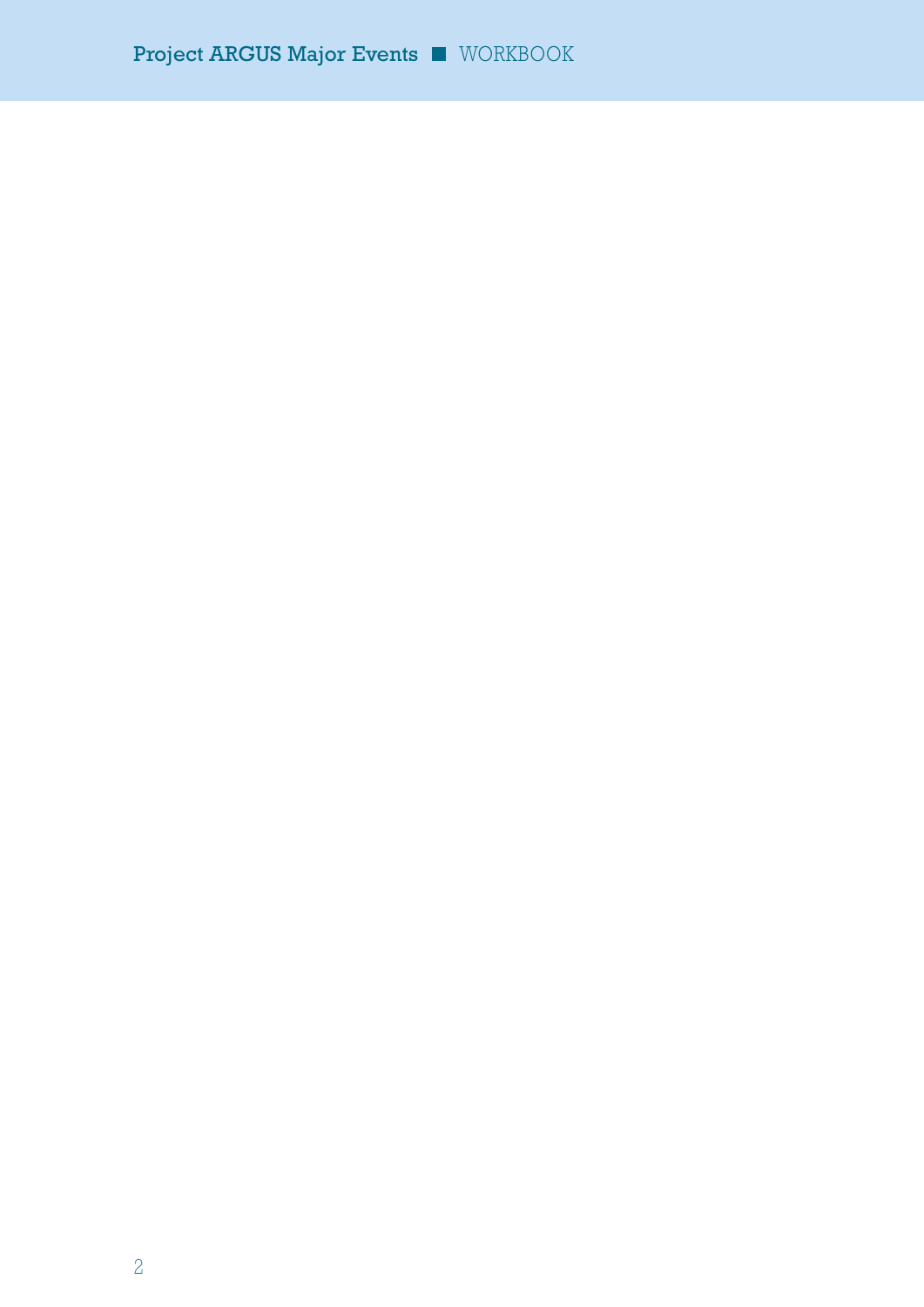## FOREWORD



Thank you for spending time with us exploring ways to prevent, handle and recover from a terrorist attack. The threat to the UK from terrorism is real and present, and we all have a role to play in helping to prevent it. Communities are the key to this process, and business communities in our cities and towns can play a vital role in assisting the police to meet effectively this threat.

Project ARGUS is a welcome initiative from the National Counter Terrorism Security Office (NaCTSO) and is supported by the Association of Chief Police Officers

(ACPO). It offers you a unique opportunity to comprehend the threats we face and to consider the actions required to address them.

I am confident that you will find your participation in Project ARGUS an interesting and challenging experience and one that will help you, your business and your community to plan effectively to deal with the threat from terrorism

#### **John Donlon**

National Coordinator Protect and Prepare Association of Chief Police Officers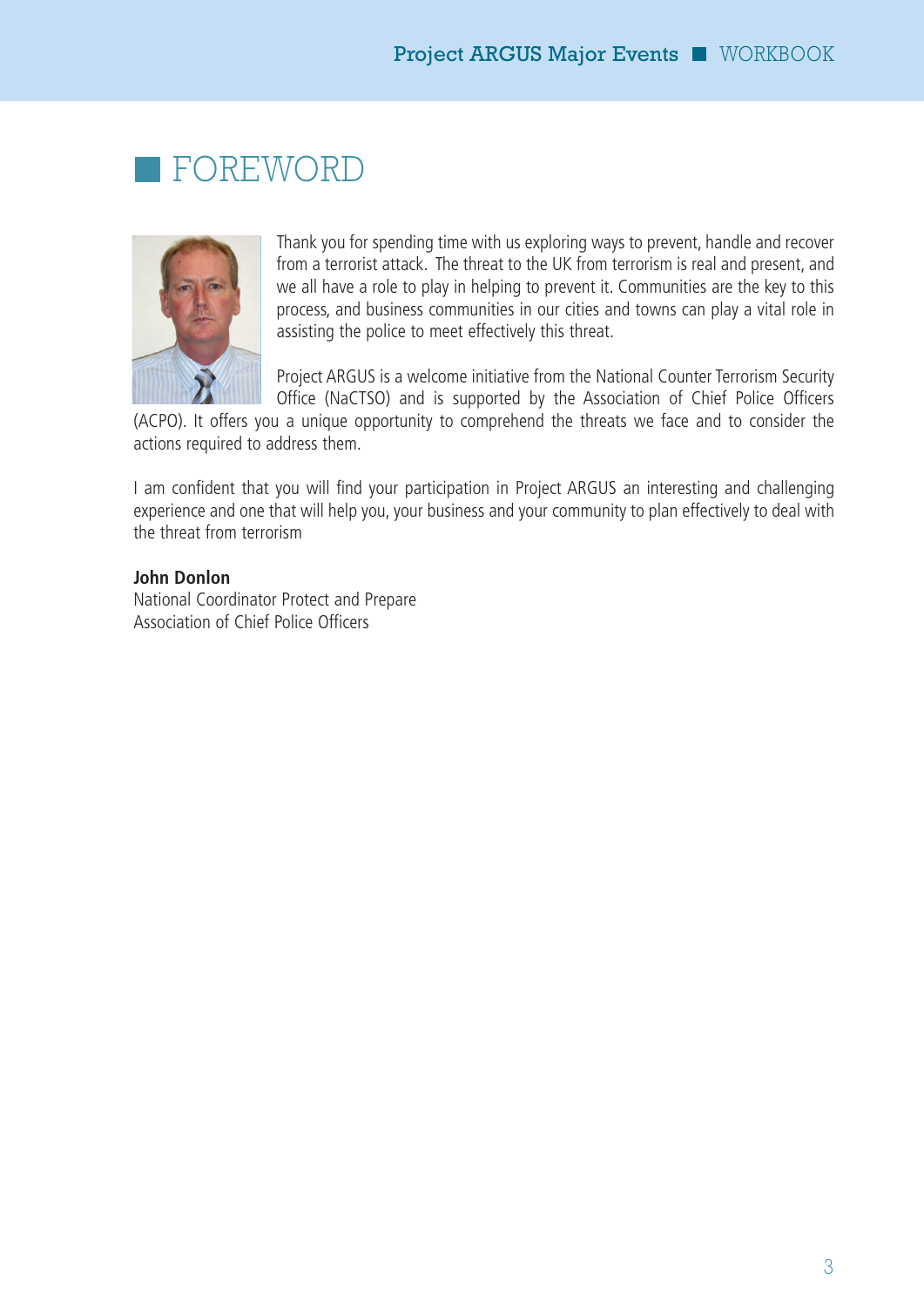## Project ARGUS Major Events WORKBOOK

#### **What is NaCTSO**

The National Counter Terrorism Security Office (NaCTSO) is a police unit working to the Association of Chief Police Officers (ACPO) and provides a coordinating role for the police service in regard to protective security. NaCTSO is located within the Security Service (MI5), it collates and disseminates good practice. It also has responsibility for the management of police training in protective security through its national network of Counter Terrorism Security Advisers (CTSA) .

Developing and maintaining strong links with other organisations is a vital part of the unit's work, which allows for the identification of emerging needs and requirements in this area.

#### **What is Project ARGUS?**

Project ARGUS is a multi-media terrorist attack simulation that will allow you to make decisions about what you, staff members, the audience, event visitors and your business or organisation need to do in helping to prevent and survive a terrorist attack. You will discuss the questions and dilemmas posed by the simulation in syndicates, and then share your thoughts and proposed actions with the rest of the attendees. Facilitators will manage the event and you will have access to specialist advisers that can answer questions outside of your expertise when hosting such Major Events

#### **Useful guidance**

You may find it helpful to read four guides produced by NaCTSO. 'Counting the Cost' is your guide to managing risk, insurance and terrorism. 'Expecting the Unexpected' is your guide to business continuity and 'Secure in the Knowledge' is your guide to business security and sharing information. Also "Counter Terrorism Protective Security Advice for Major Events" is an excellent guide in preparing for the worst. All of them are downloadable free of charge from www.nactso.gov.uk. The guides are shown below:

| <b>COUNTING THE COST</b>                     | <b>EXPECTING THE UNEXPECTED</b>                        | SECURE IN THE KNOWLEDGE           |                                                                                          |
|----------------------------------------------|--------------------------------------------------------|-----------------------------------|------------------------------------------------------------------------------------------|
| Managing risk,<br>insurance and<br>terrorism | <b>Business</b><br>continuity in an<br>uncertain world | Building<br>a secure.<br>business | <b>Counter Terrorism Protective</b><br><b>Security Advice</b>                            |
| <b>NaCTSO</b>                                | NaCTSO                                                 | NaCTSO                            | for Shopping Centres<br><b>NaCTSO</b><br><b>Rational Source: Terrorism Network White</b> |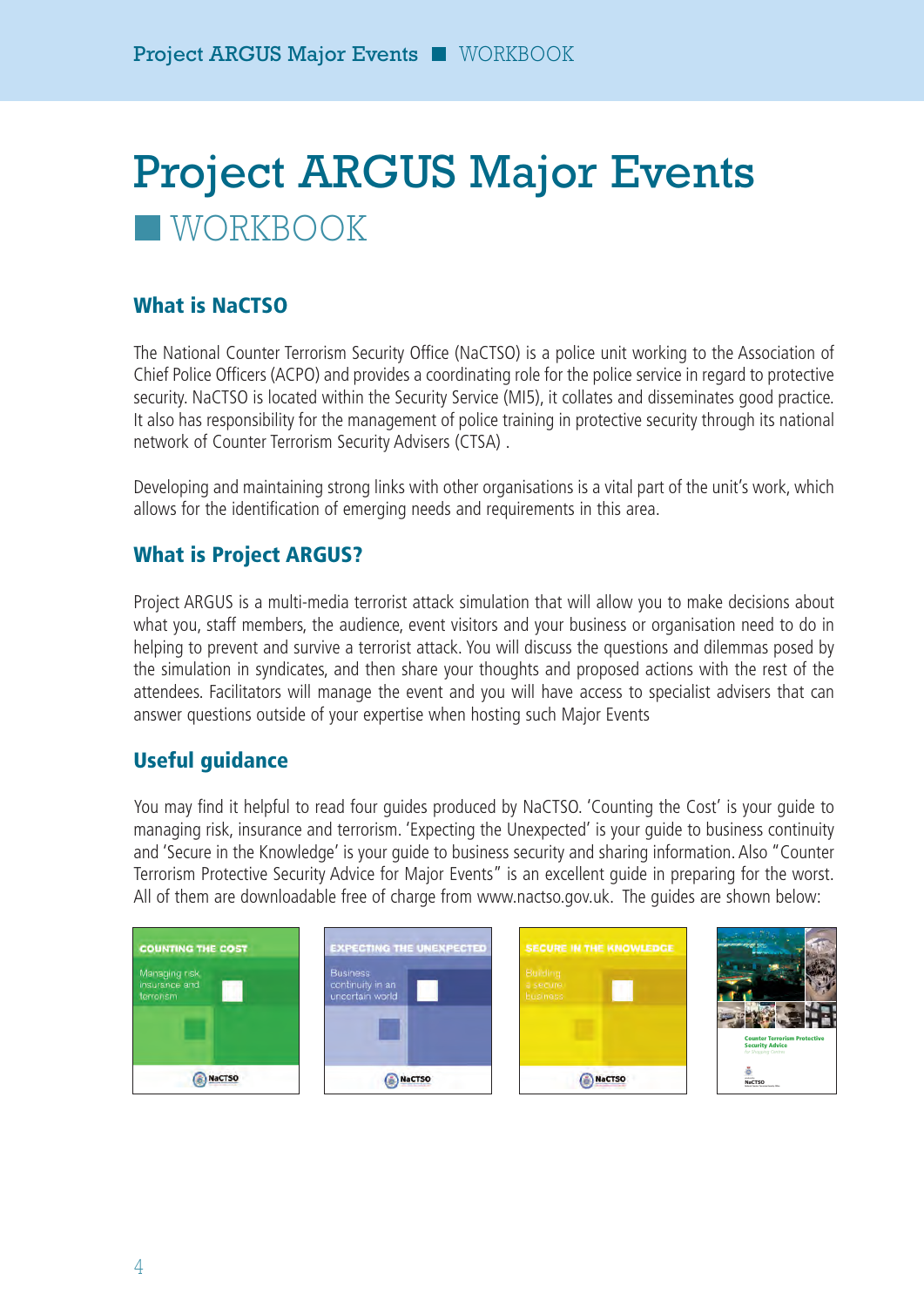#### **YOU SHOULD COMPLETE THIS BOOKLET AS THE SIMULATION PROCEEDS.**

This workbook consists of nine sections:

- Threats
- Unattended Items/Suspicious Items
- Vehicle Procedures
- Stay Safe
- Planning
- Right to be Prepared
- Good Housekeeping
- Responsibilities
- Look Closer

Sections one to five follow the structure of the simulation, allowing you to record what you have learnt. Good Housekeeping section will assist you in putting together a business case for change.

#### **YOU SHOULD TAKE THIS BOOKLET AWAY WITH YOU AFTER THE EVENT AS A SOURCE OF REFERENCE.**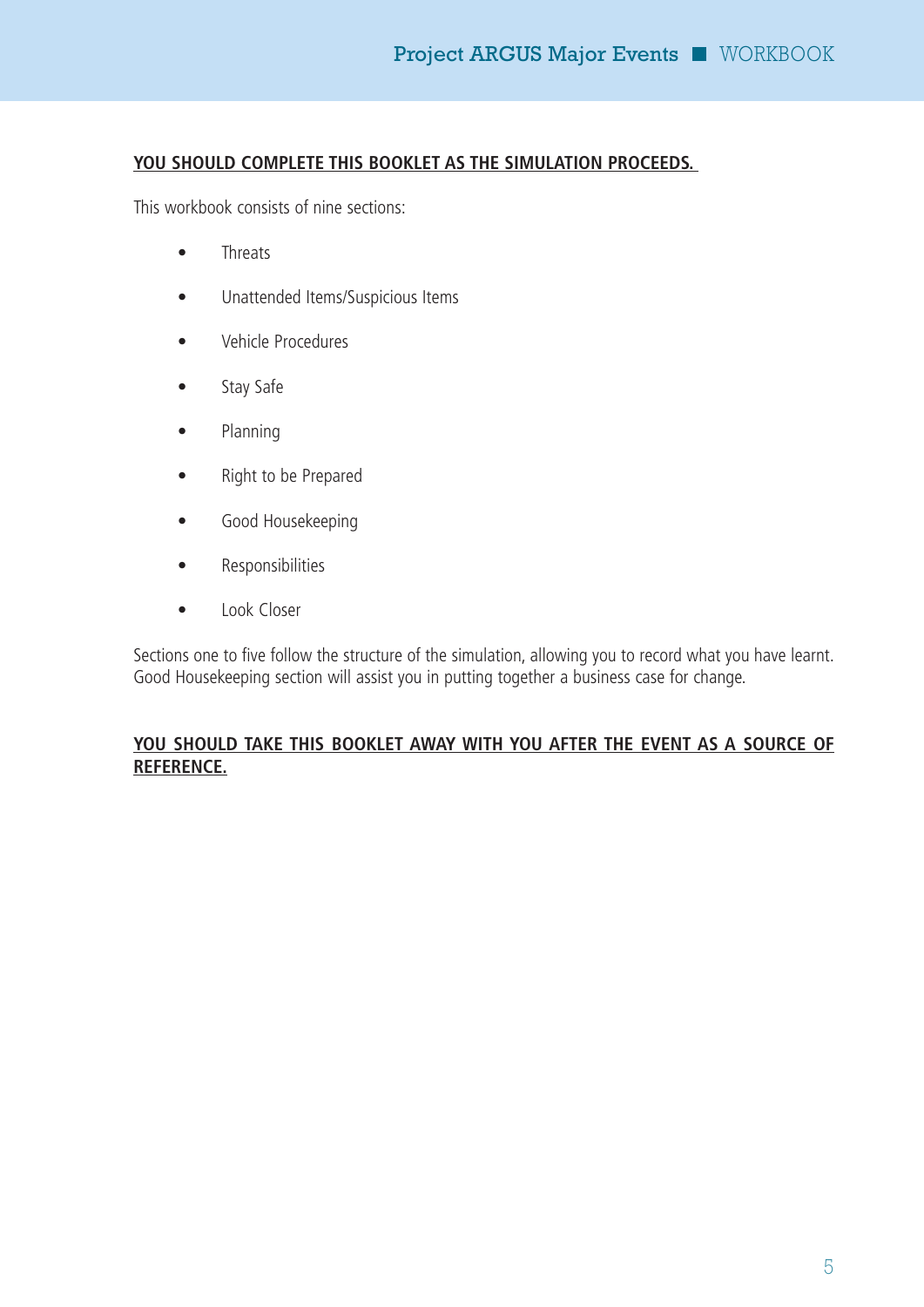## **Threats**

| Threats                        | Who might discover them? |
|--------------------------------|--------------------------|
| e.g. Delegate/Crowd disruption | e.g. Bar staff           |
|                                |                          |
|                                |                          |
|                                |                          |
|                                |                          |
|                                |                          |
|                                |                          |
|                                |                          |
|                                |                          |
|                                |                          |
|                                |                          |
|                                |                          |
|                                |                          |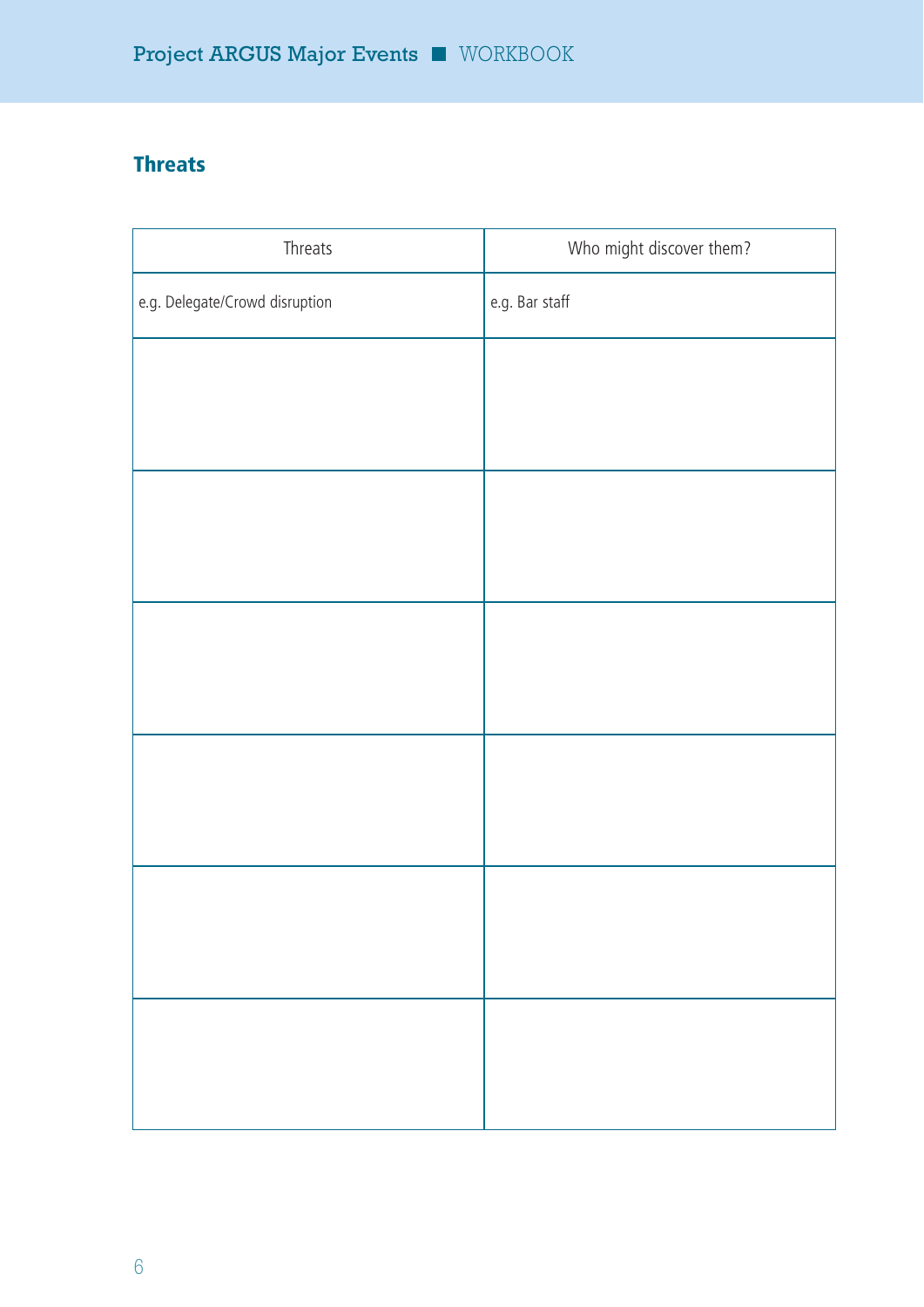## **Unattended Items/Suspicious Items**

| <b>UNATTENDED ITEMS</b> | <b>SUSPICIOUS ITEMS</b> |
|-------------------------|-------------------------|
|                         |                         |
|                         |                         |
|                         |                         |
|                         |                         |
|                         |                         |
|                         |                         |
|                         |                         |
|                         |                         |
|                         |                         |
|                         |                         |
|                         |                         |
|                         |                         |
|                         |                         |
|                         |                         |
|                         |                         |
|                         |                         |
|                         |                         |
|                         |                         |
|                         |                         |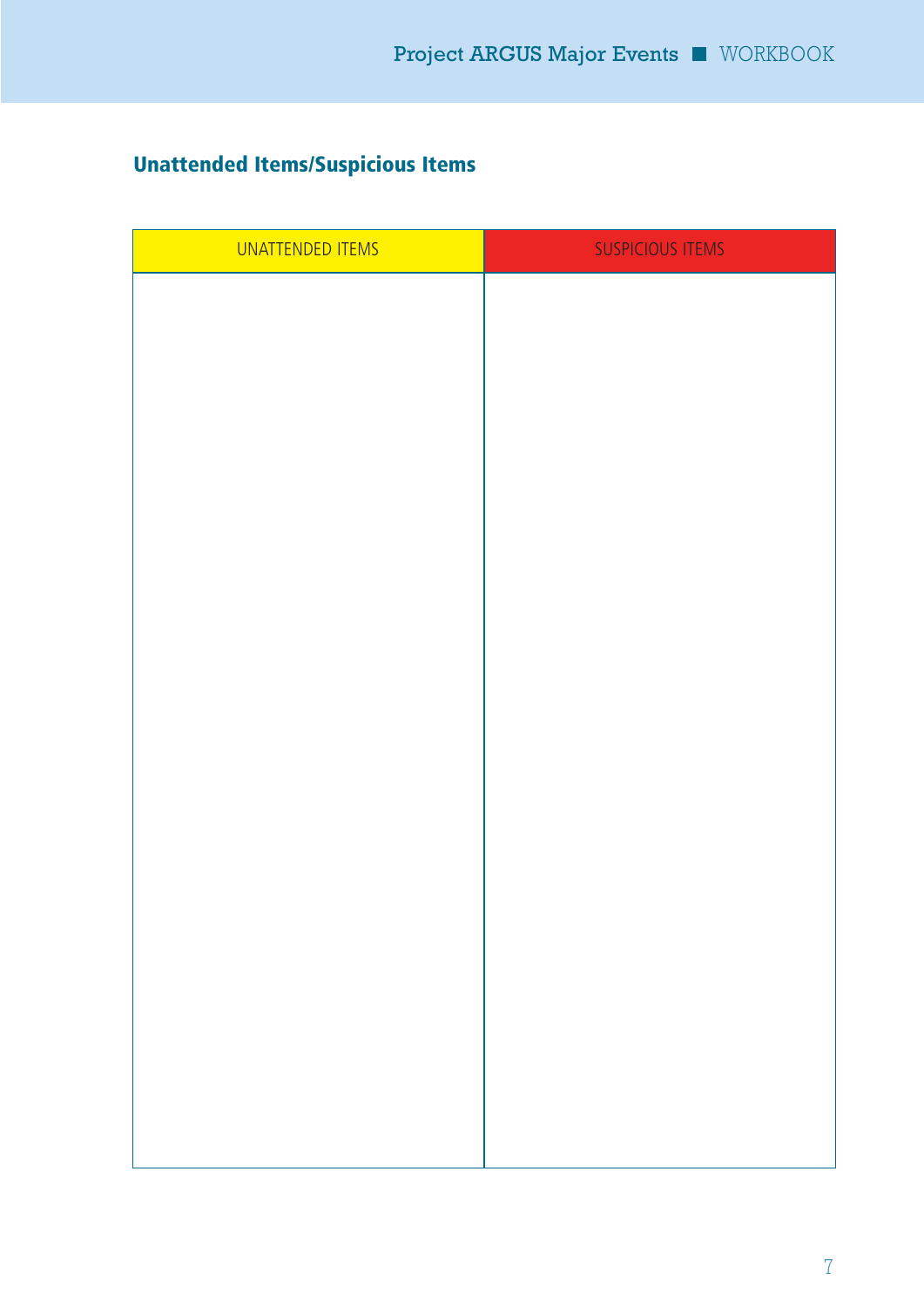#### **Vehicle Procedures**

**Do you keep a register of what vehicles you are expecting on site? Do you register the driver's details?**

**Do you know when deliveries are due to be made and how long they are expected to take?**

**Do you know where/how vehicles will gain access and are there restrictions for movement around your site? Where can vehicles park? Is that close to or away from the venue?** 

**Is it feasible for you to carry out a search and inventory of vehicles where appropriate – perhaps making it a condition of entry, like a bag search?**

**Important Note:** Metres matter: where possible **keep all vehicles away from buildings and people.**

Where that's not possible, **ensure that no unauthorised vehicle is able to penetrate your event perimeter or building.**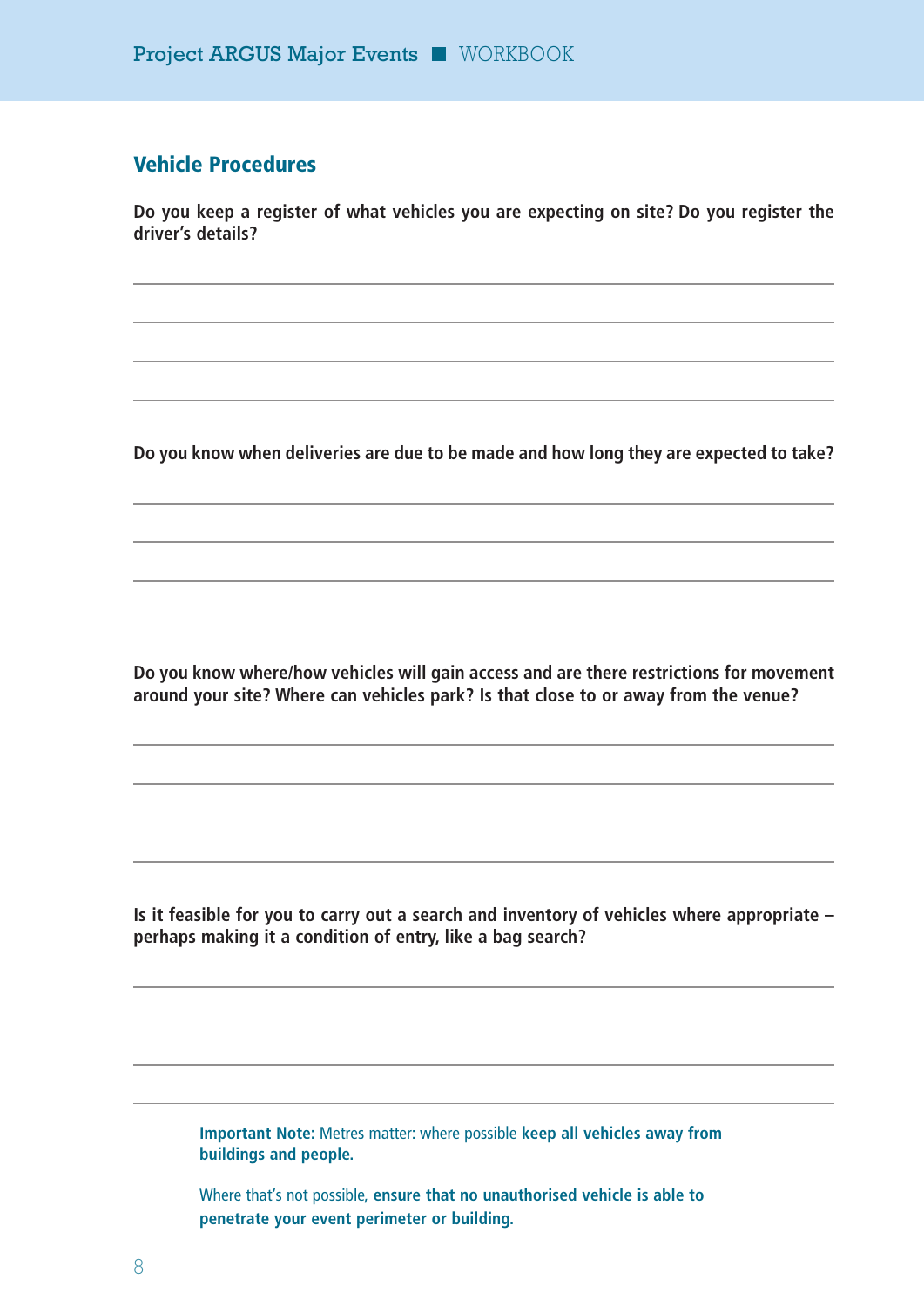#### **Stay Safe**

**How could you stay safe in this situation?**

**What information is important in this situation?**

**Who would you tell and how?**

**How would you act or what would you do in this incident?**

**What procedures do you have to deal with concealed weapons (planned searches or reported to you)?**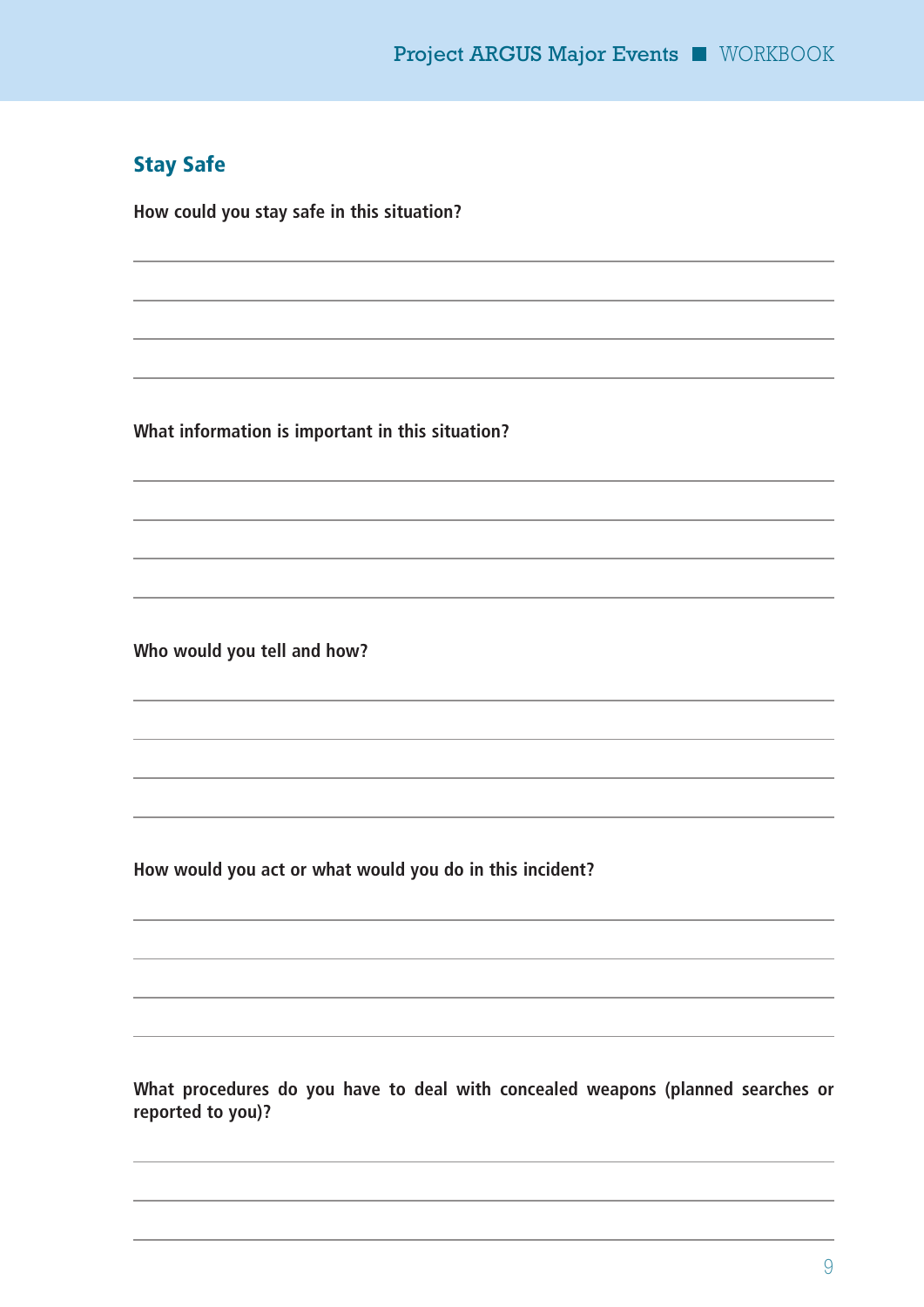## **Planning**

**When and who should instigate your emergency plans for any major incident?** 

**List practical and useful items your grab bag could contain.**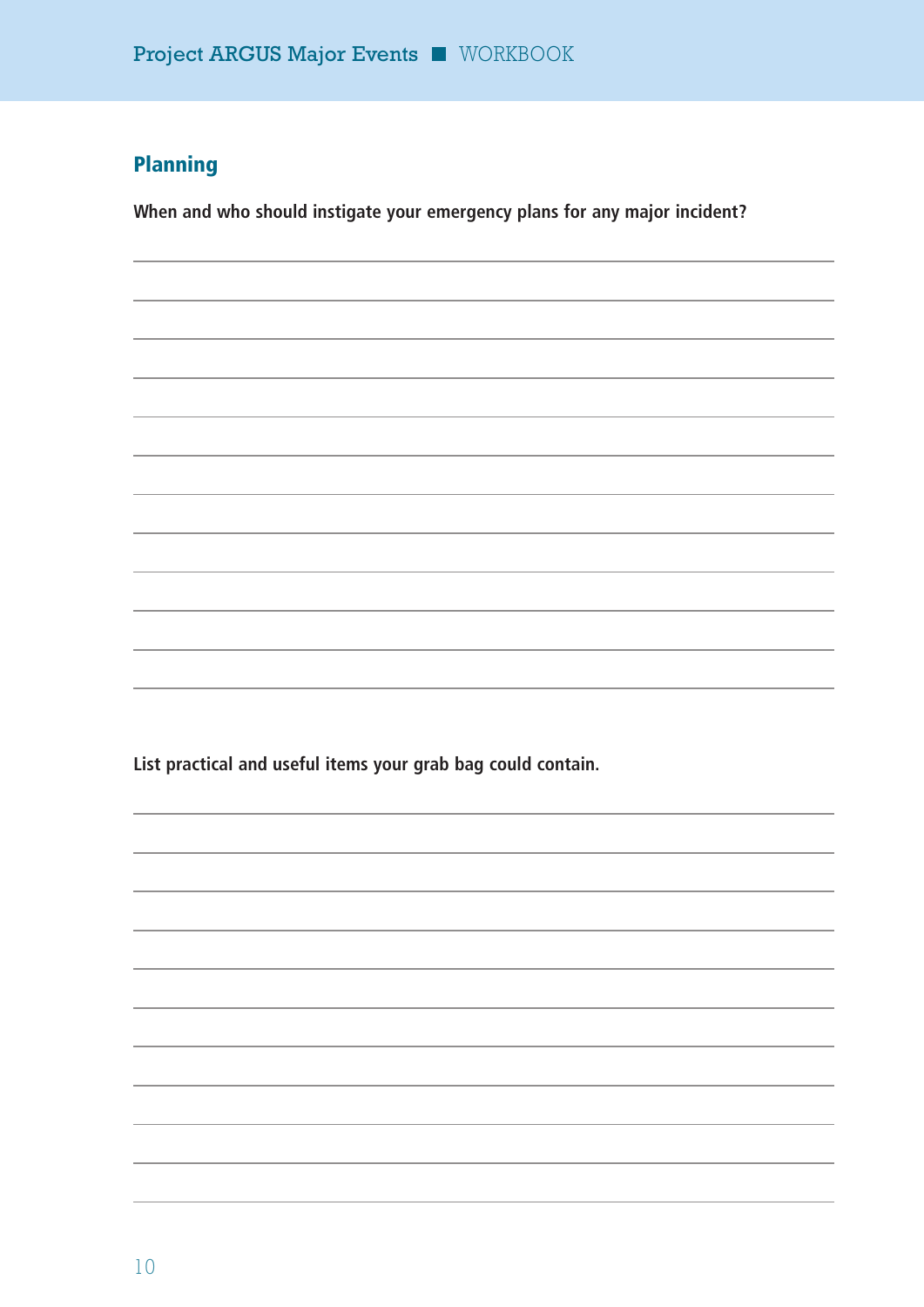## **Reputation**

Notes:

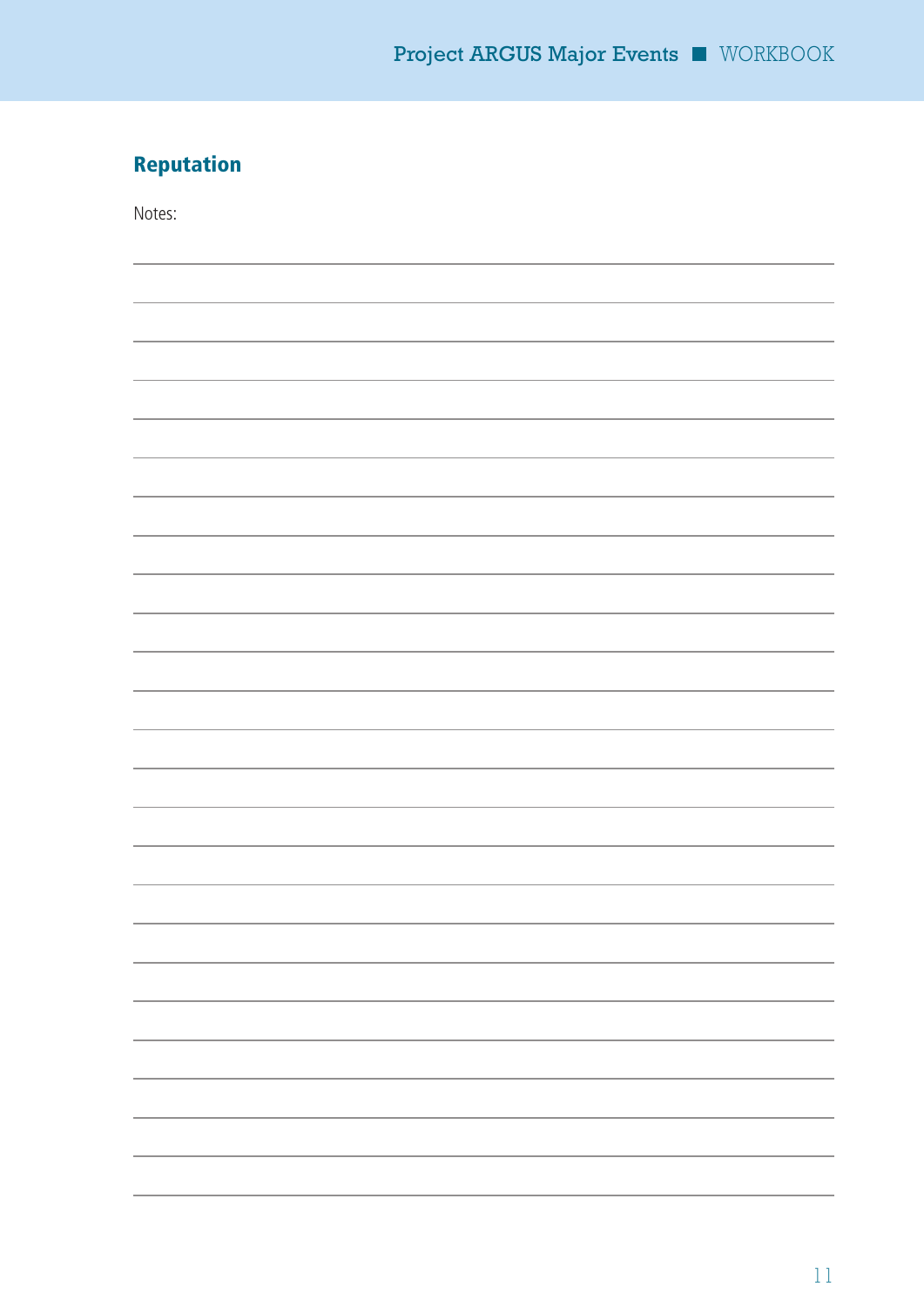### **Right to be Prepared**

**Write down what you can do to contribute to the safety and security of this event.**

**Administration and Marketing**

#### **Staff**

#### **Equipment**

#### **Facilities**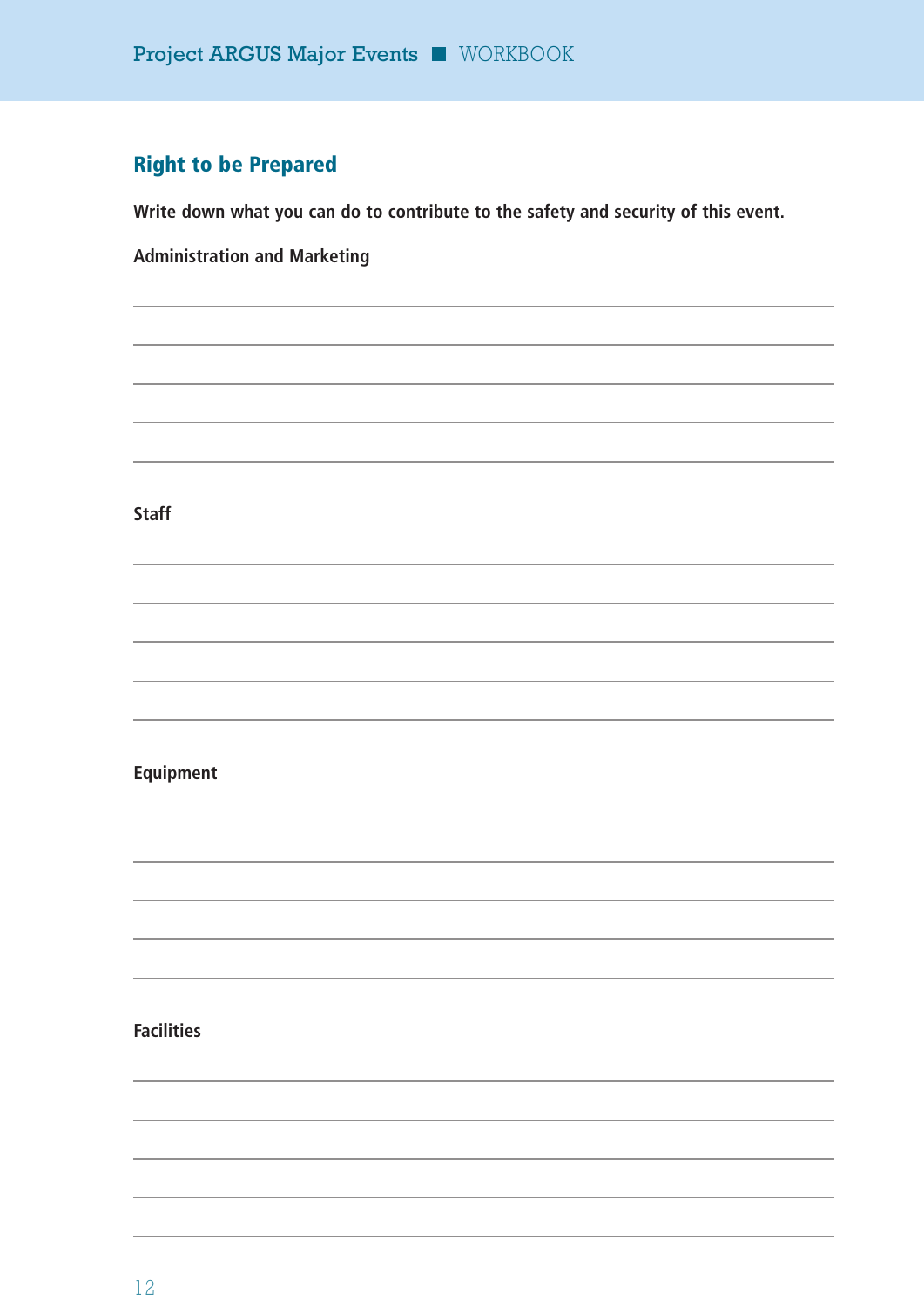## **Good Housekeeping**

Notes:

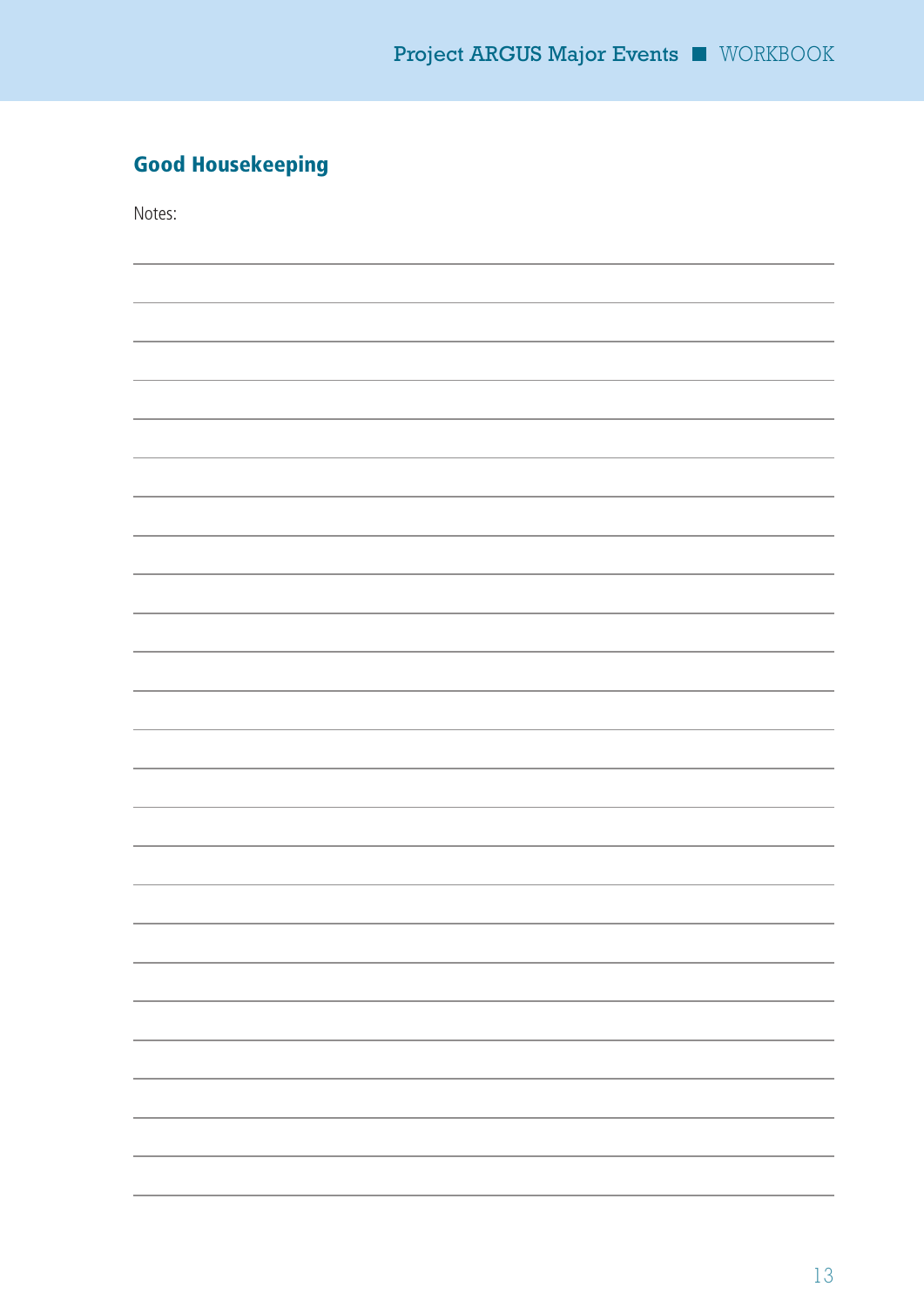## **Responsibilities**

| <b>ACTION</b>                                                            | <b>RESPONSIBILITIES</b> |
|--------------------------------------------------------------------------|-------------------------|
| Rehearsal and review of evacuation plans                                 |                         |
|                                                                          |                         |
| Liaison with police in case of incident                                  |                         |
|                                                                          |                         |
| <b>Communication with crew in case of incident</b><br>when event is live |                         |
| <b>Staff training of basic messaging</b>                                 |                         |
| Provision and distribution of grab bags                                  |                         |
| <b>Staff/crew accreditation</b>                                          |                         |
| <b>CCTV</b> monitoring and storage of footage                            |                         |
| <b>Identifying crowd pinch points</b>                                    |                         |
| Appropriate cordon zones/distances                                       |                         |
| <b>Criteria for search</b>                                               |                         |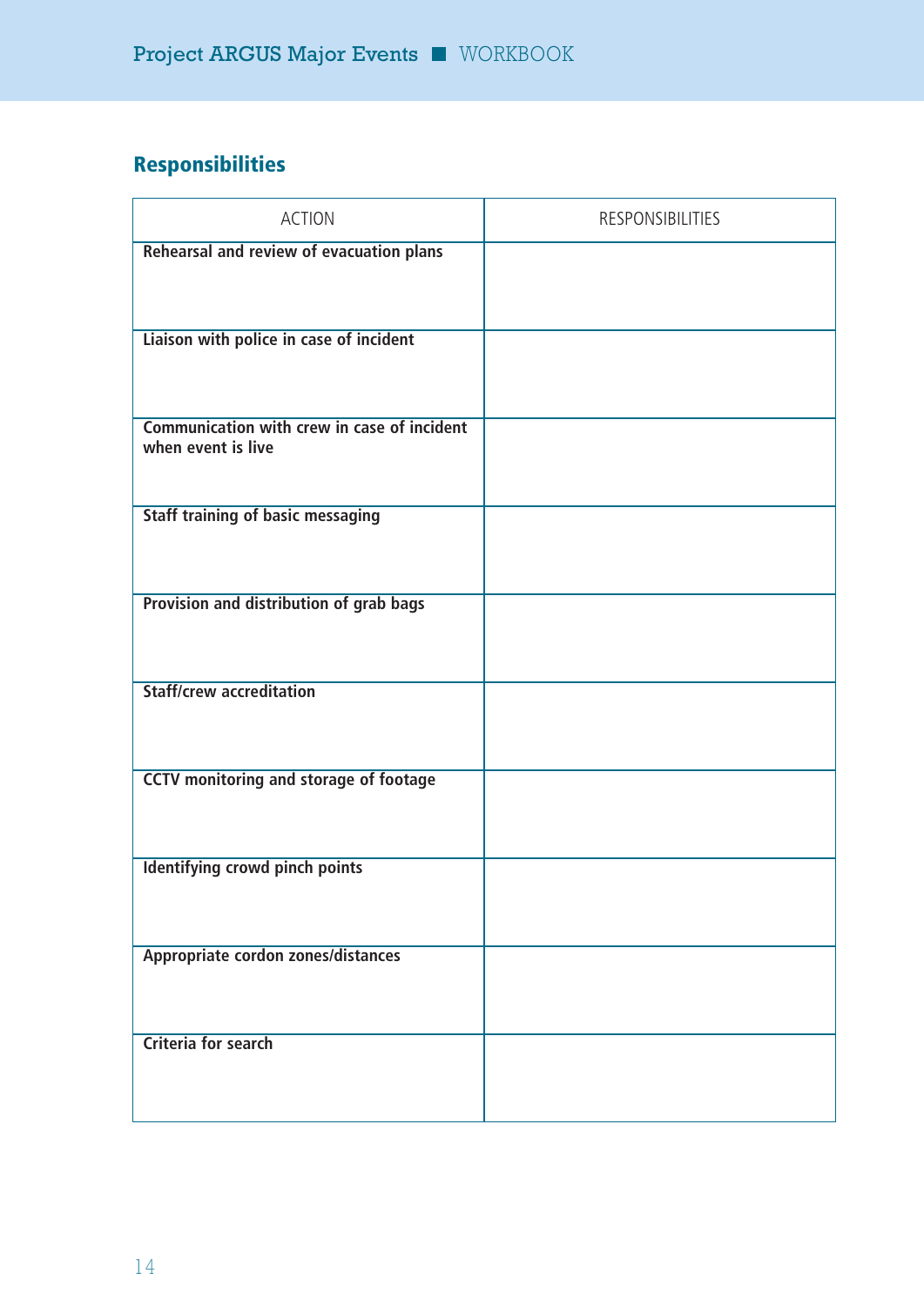#### **Look Closer**

**What might characterise suspicious behaviour at your event?**

**Would there be barriers to reporting suspicious behaviour at your event?**

**How would you encourage your staff to report suspicious behaviour?**

**Summary Notes**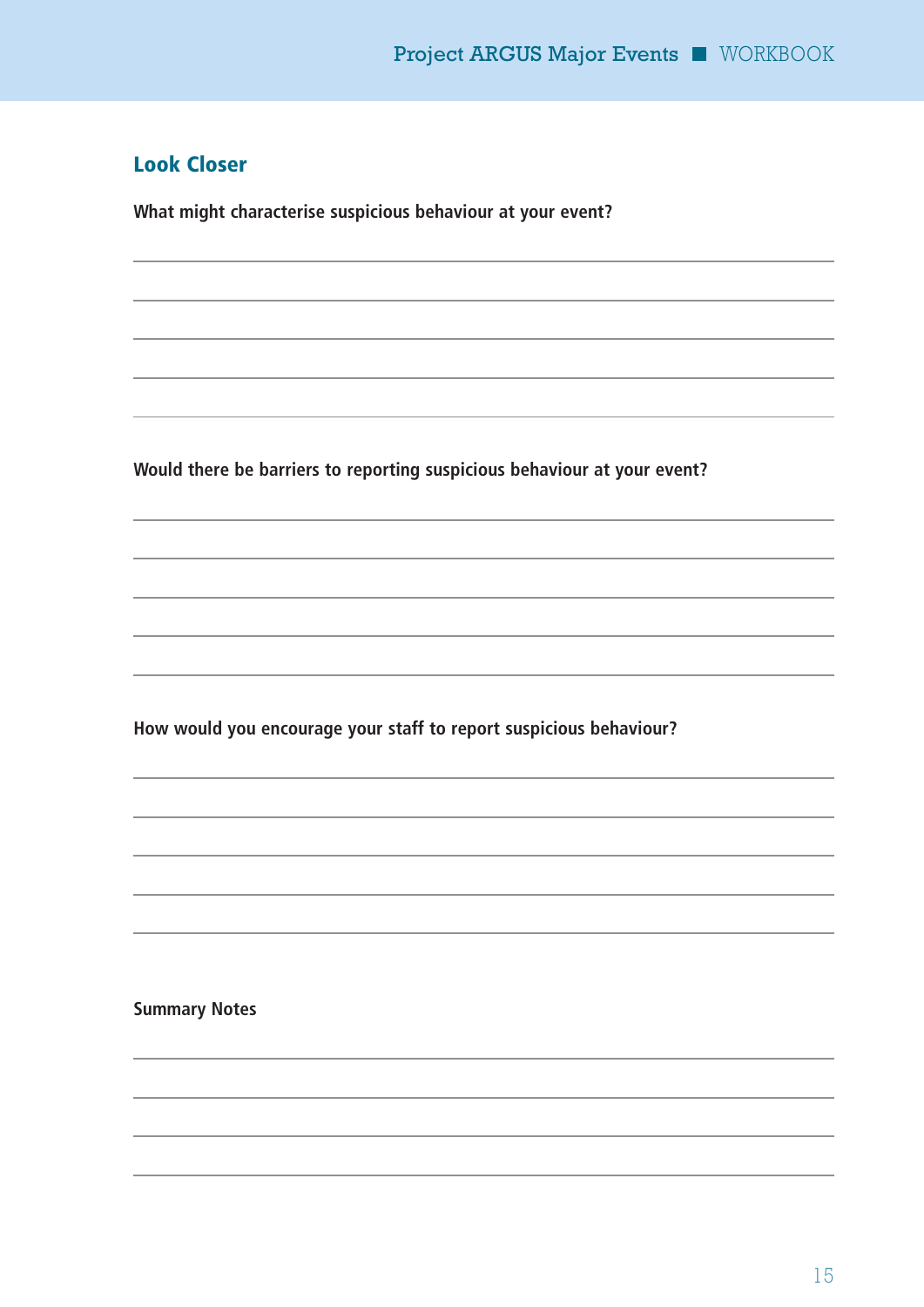## Project ARGUS **CHECKLISTS**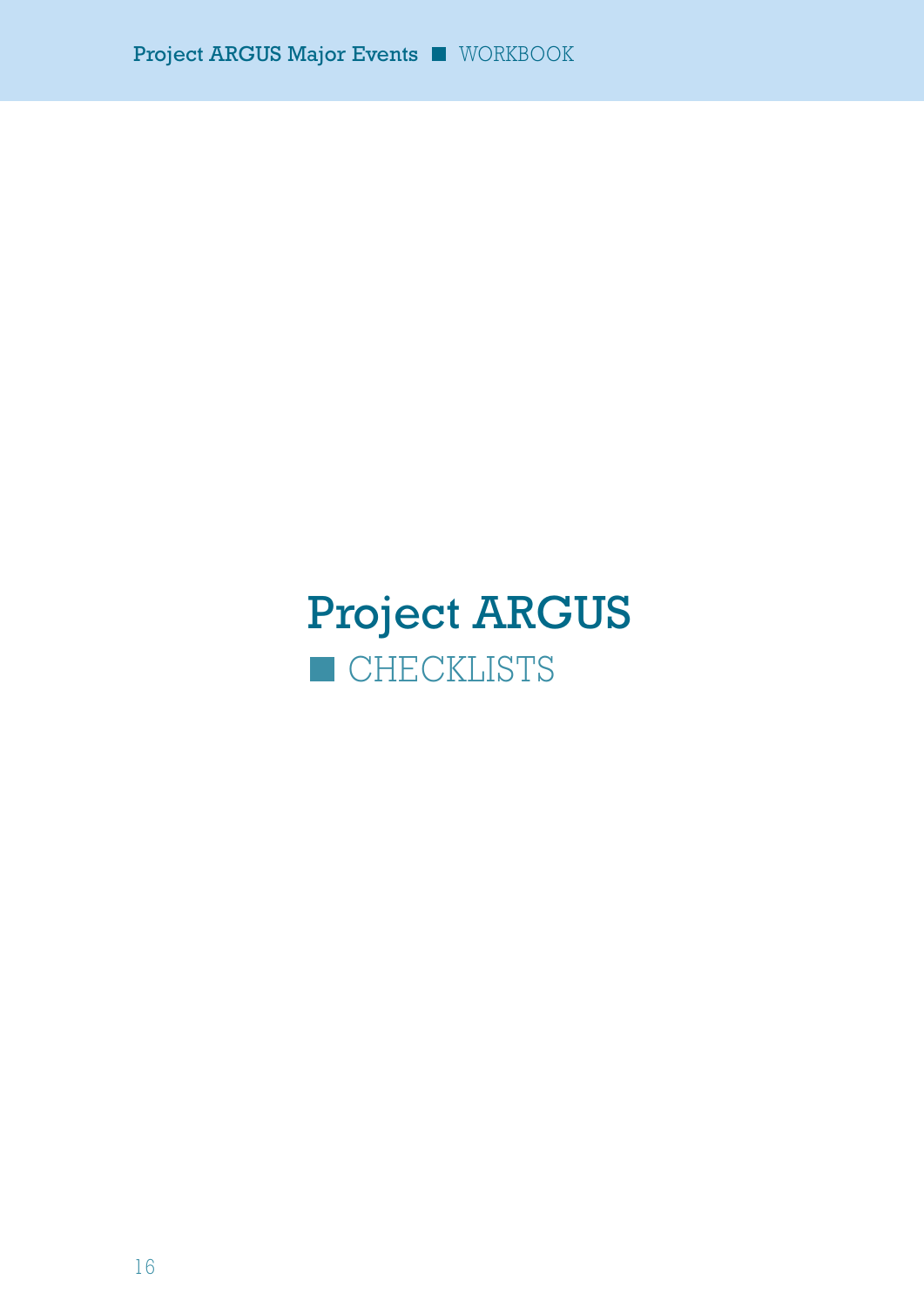#### **Firearm and Weapon Attacks:**

#### **Would your staff understand the principles of Stay Safe?**

#### **Stay Safe:**

Tick as appropriate  $\sqrt{ }$ 

- $\square$  Under immediate gun fire, take cover, but leave ASAP when safe to do
- $\square$  Nearby gun fire, leave the area immediately, if safe to do so
- $\square$  Cover from fire / Cover from view
- $\square$  Leave belongings behind
- $\square$  Do not congregate at evacuation points
- $\Box$  If you can't escape, consider locking yourself in a room or cupboard
- $\square$  Limit movement, stay silent, mobile phones off or set to vibrate

#### **See, Tell and Act:**

Tick as appropriate √

- $\square$  Type of firearm/s and weapon/s
- $\square$  Number of suspects (armed suspects)
- $\square$  Description / location / direction of travel
- $\square$  Monitor suspects safely if possible via CCTV etc
- $\square$  Contact police via 999 and set the scene
- $\square$  Communicate situation if possible to staff, visitors, neighbouring premises

#### **Armed Police Response and Plan:**

Tick as appropriate  $\sqrt{ }$ 

- $\square$  Remember armed police will not know if you are one of the suspects
- $\square$  They may point their gun at you, treat you firmly and shout instructions
- $\square$  Follow their instructions, keep your hands in the air and in view
- $\square$  Avoid quick movements towards officers, screaming and shouting
- $\square$  Plan and test for such emergencies, consider communication, secure areas
- $\square$  Implement procedures for concealed weapons upon entry or inside the event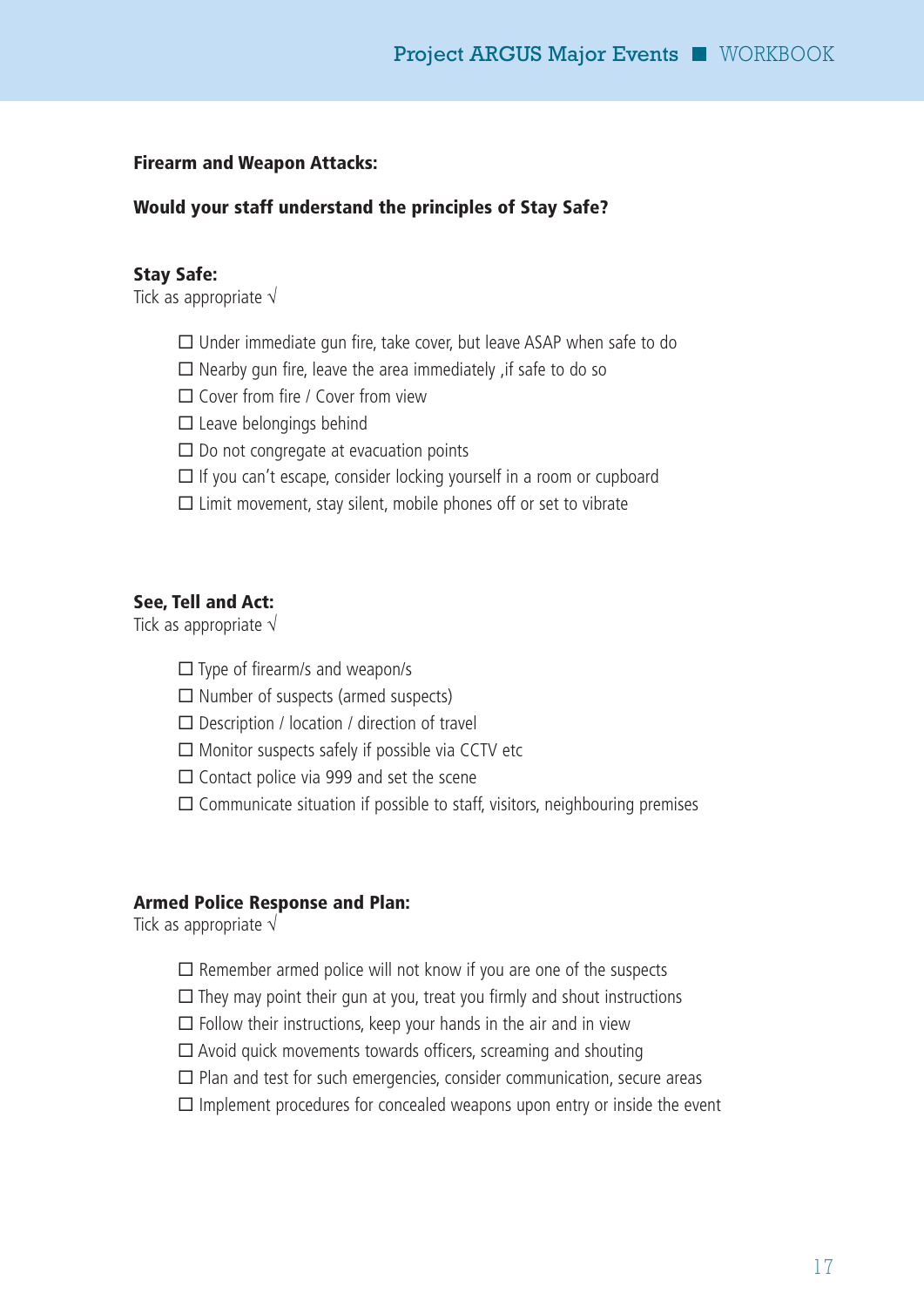#### **CHECKLISTS**

#### **Basic Equipment:**

Tick as appropriate √

Grab bag containing:

- $\square$  Instruction Card/Instruction Sheet (laminated) Roles & Responsibilities
- $\square$  Memory stick / External Hard Drive
- $\square$  Floor Plan (laminated)
- $\square$  Notebook and Pen/Dictaphone (to record decisions made)
- $\square$  First Aid Kit (fit for purpose).
- $\square$  List of Contact Telephone Numbers/Staff List
- □ High Viz Jackets & Megaphone
- $\square$  Cordon Tape
- $\square$  Socket Set (remove fencing)
- $\square$  Radio/Torch/Mobile Phone Charger (windup)
- $\square$  Radio & Torch (spare batteries)
- $\square$  Phone Card/Coins
- $\square$  Cash (journeys home etc)
- $\square$  Glow Sticks
- $\square$  Space Blankets/Clothing
- $\square$  Dust Masks
- $\square$  Baby Wipes
- $\square$  Chocolate/Glucose Tablets (diabetics?)
- $\square$  Water
- $\square$  Multi Language Crib Sheet
- $\square$  Any other equipment you deem appropriate to your operation needs

Please remember staff training may be required on contents, location, etc